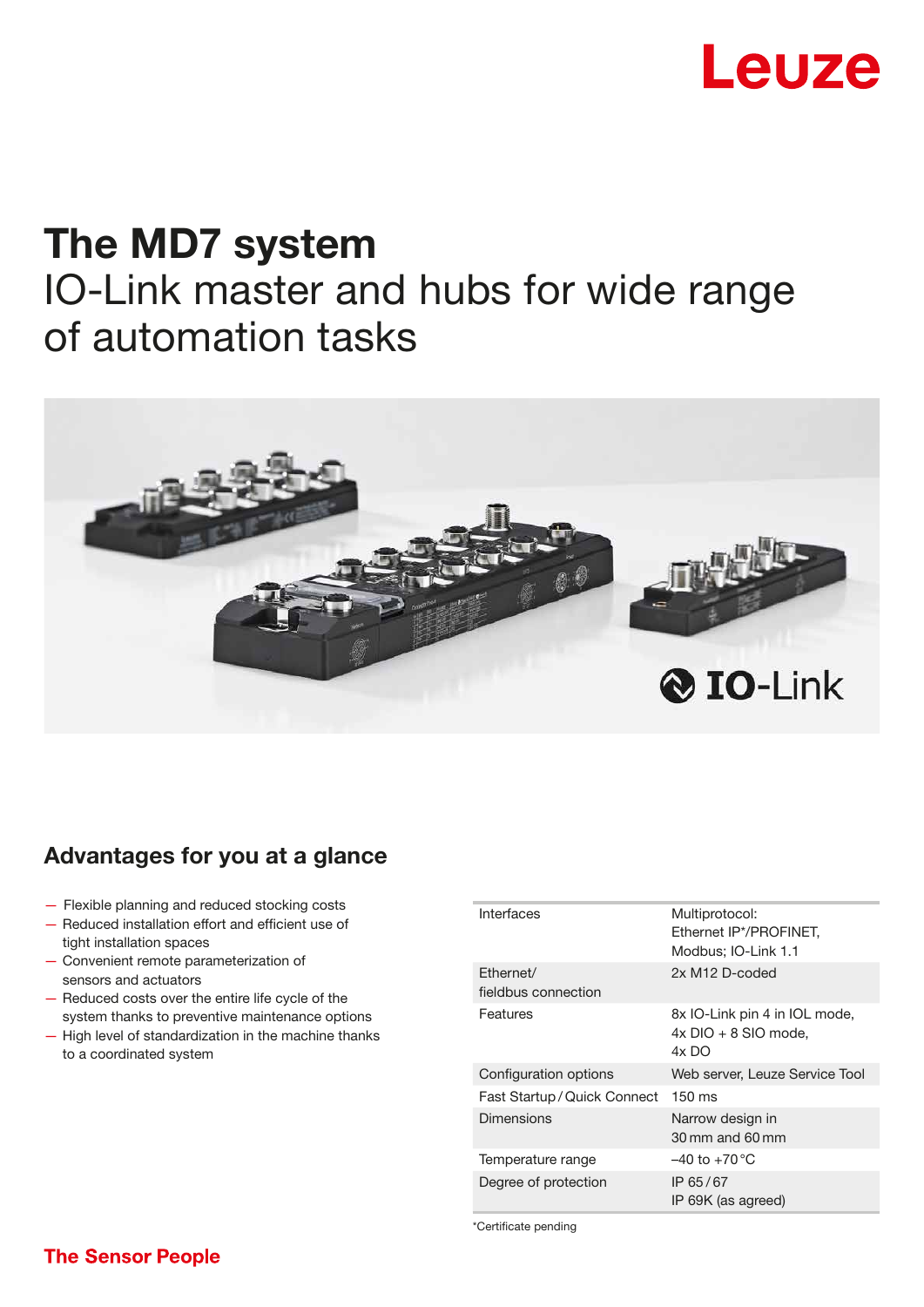## **Highlights**

#### Flexible integration in control and cloud

IO-Link masters from Leuze are capable of working with different protocols. They support the Ethernet-based fieldbus protocols PROFINET and Ethernet/IP\*, as well as Modbus TCP. This means that the modules can be used with most popular controls. The level of standardization of the machine is increased, and the lower complexity results in reduced stocking costs and less complex maintenance. Leuze is also offering a device model based on the OPC UA standard, which can be integrated directly into cloud-based systems. With its web-based configuration, it can also be operated as a standalone solution.

#### Reduced installation effort

The IO-Link modules from Leuze are powered via standard M12 connectors. Thanks to multi-protocol capability, a single device type can thus be used for Ethernet/IP\* and PROFINET connection. This reduces the number of models needed and simplifies stocking. With a maximum admissible current of up to 16 A, the L-coded M12 connectors also offer around 80% more power than 7/8" connectors. More modules can be daisy-chained without requiring any additional power. Fewer power supplies are needed and parallel wiring is reduced, so that even tight installation spaces can be exploited to the fullest extent.

#### High transparency

The MD7 system offers high data and process transparency. The masters offer a multitude of ways to retrieve diagnostic data and status information – either right on the device or via a web server. IO-Link devices can be fully configured via the web server with IODD interpreter. And with the Leuze Service Tool, we are offering another powerful software with the following functions (among others):

- Device management: Find Leuze devices automatically in the network, display of device type and firmware version
- $-$  Efficient network configuration, e.g., IP address assignment  $-$  Fast identification of individual devices in the network using
- the WINK function (flashing LED display)
- Backup of device settings

#### Integrated system

A coordinated system of IO-Link masters and sensors increases the level of standardization of your machine. IO-Link hubs allow for a large number of digital sensors to be cost-effectively integrated into your system. As one of the founding members of the IO-Link consortium, Leuze has been actively involved in the further development of the open interface standard since 2002. This ensures that I/O modules with IO-Link technology from Leuze also communicate smoothly with components from other manufacturers, thus giving you a future-proof investment.

\*Certificate pending







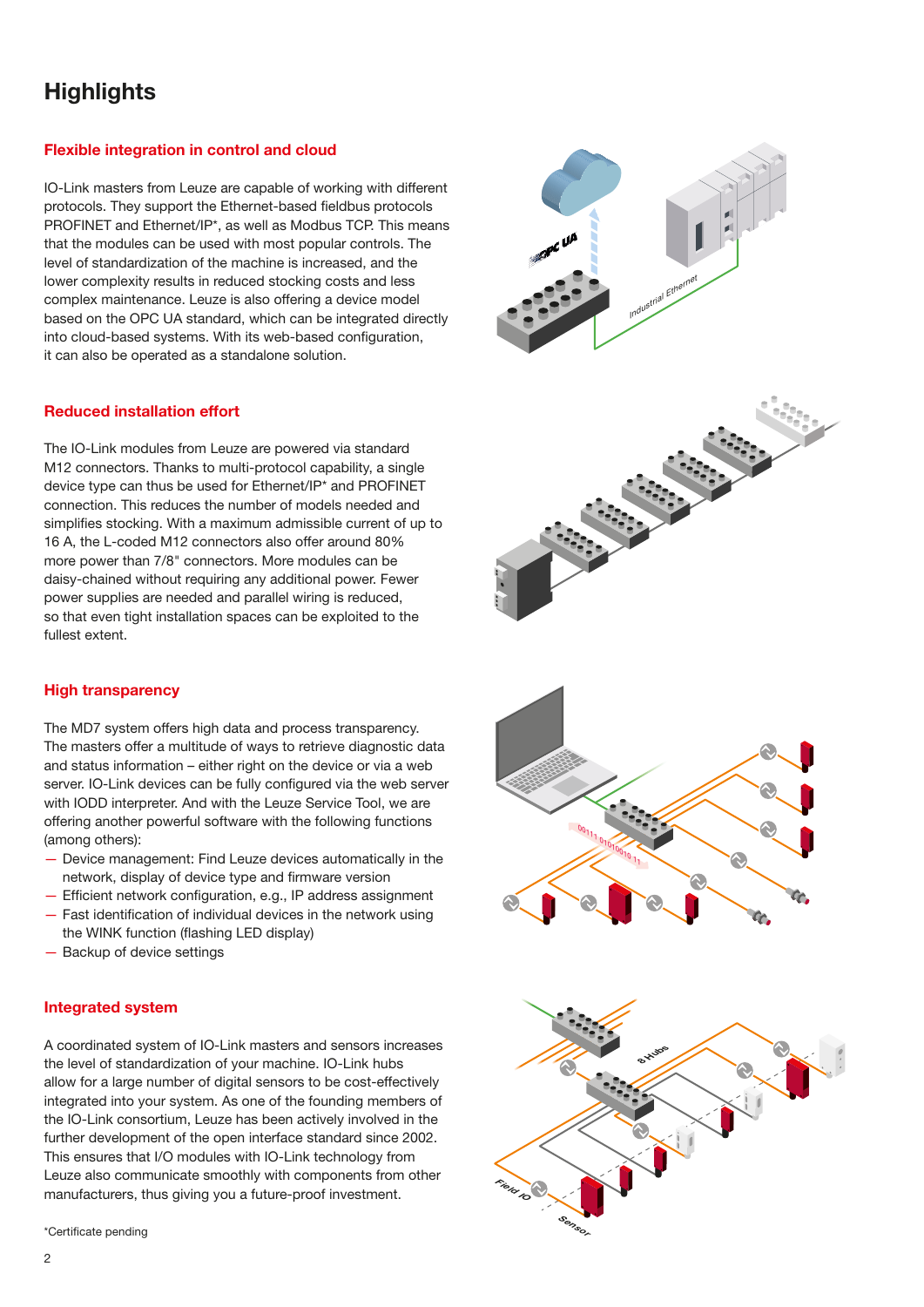## Technical data

#### IO modules

|                                               | <b>Sidney</b>                                                                                                                                                             | 2000000                                                           | <b>Station</b>                                                                    |                                                 | <b>SHARA</b>                                   |  |  |
|-----------------------------------------------|---------------------------------------------------------------------------------------------------------------------------------------------------------------------------|-------------------------------------------------------------------|-----------------------------------------------------------------------------------|-------------------------------------------------|------------------------------------------------|--|--|
| <b>Type</b>                                   | MD 798i*                                                                                                                                                                  | <b>MD 748i</b>                                                    | MD 798i IO-Link                                                                   | <b>MD 742 IO hub M12</b>                        | <b>MD 742 IO hub M8</b>                        |  |  |
| <b>Interfaces</b>                             | Multiprotocol:<br>Ethernet IP**/PROFINET,<br><b>Modbus</b>                                                                                                                | Ethernet IP/PROFINET,<br>Modbus; IO-LInk 1.1,<br>OPC UA           | Multiprotocol:<br>Ethernet IP**/PROFINET,<br>Modbus; IO-Link 1.1                  | IO-Link 1.1                                     | IO-Link 1.1                                    |  |  |
| <b>Connection type</b>                        | M <sub>12</sub> metal thread                                                                                                                                              | M12 metal thread                                                  | M <sub>12</sub> metal thread                                                      | M <sub>12</sub> metal thread                    | M8 metal thread                                |  |  |
| Communication<br>port                         | 2x M12 D-coded                                                                                                                                                            | 2x M12 D-coded                                                    | 2x M12 D-coded                                                                    | 1x M12 A-coded                                  | 1x M12 A-coded                                 |  |  |
| <b>Voltage supply</b>                         | M12 5-pin,<br>18  30 V DC                                                                                                                                                 | M12 5-pin,<br>18  30 V DC                                         | M12 5-pin,<br>18  30 V DC                                                         | M12 5-pin,<br>18  30 V DC                       | M12 5-pin,<br>18  30 V DC                      |  |  |
| Sensor supply                                 | $V1 + V2$ max. 11 A<br>per module, max. 2 A<br>per A port,<br>max. 4 A per B port                                                                                         |                                                                   | $V1 + V2$ max, 11 A<br>per module, max. 2 A<br>per A port, max. 4 A<br>per B port | Max. 120 mA per port                            | Max. 0,5 A for C0  C3<br>Max. 0,5 A for C4  C7 |  |  |
| <b>Ports</b>                                  | 8 ports                                                                                                                                                                   | 8 ports                                                           | 8 ports                                                                           | 8 ports                                         | 8 ports                                        |  |  |
| <b>Pins</b>                                   | 5-pin                                                                                                                                                                     | 5-pin                                                             | 5-pin                                                                             | 5-pin                                           | 3-pin                                          |  |  |
| <b>Features</b>                               | 16 digital<br>PNP inputs                                                                                                                                                  | 8x IO-Link pin 4<br>in IOL mode<br>$4x$ DIO + 8 SIO mode<br>4x DO | 8x IO-Link pin 4<br>in IOL mode<br>$4x$ DIO + 8 SIO mode<br>4x DO                 | 16 digital<br>PNP inputs COM 2 /<br>38.4 kBit/s | 8 digital<br>PNP inputs COM 2 /<br>38.4 kBit/s |  |  |
| <b>Integrated switch</b>                      |                                                                                                                                                                           |                                                                   |                                                                                   |                                                 |                                                |  |  |
| <b>IO-Link</b>                                |                                                                                                                                                                           |                                                                   |                                                                                   | $\bullet$                                       | $\bullet$                                      |  |  |
| Web server                                    | ●                                                                                                                                                                         |                                                                   |                                                                                   |                                                 |                                                |  |  |
| Configuration<br>software                     | ۰                                                                                                                                                                         |                                                                   | O                                                                                 |                                                 |                                                |  |  |
| <b>Fully encapsulated</b><br>electronics      |                                                                                                                                                                           |                                                                   |                                                                                   |                                                 |                                                |  |  |
| <b>Fast startup</b>                           | D                                                                                                                                                                         |                                                                   |                                                                                   |                                                 |                                                |  |  |
| <b>Dimensions</b>                             | 60.4 x 230.4 x 39 mm                                                                                                                                                      | 65 x 210.4 x 30 mm                                                | 60.4 x 230.4 x 39 mm                                                              | 54 x 150 x 27.4 mm                              | 32 x 144.3 x 32 mm                             |  |  |
| Temperature range                             | $-4070 °C$                                                                                                                                                                | $-2560 °C$                                                        | $-4070 °C$                                                                        | $-40$ 70 °C                                     | $-40$ 70 °C                                    |  |  |
| Degree of<br>protection                       | IP 65 / 67 / 69K***                                                                                                                                                       | IP 65 / 67                                                        | IP 65 / 67 / 69K***                                                               | IP 65 / 67 / 69K***                             | IP 65 / 67 / 69K***                            |  |  |
| <b>Certifications</b>                         | CE, UL                                                                                                                                                                    | CE, UL                                                            | CE, UL                                                                            | CE, UL                                          | CE, UL                                         |  |  |
| Start-up support<br><b>Leuze Service Tool</b> | Search in network for Leuze devices<br>Assignment of IP addresses<br>Identification of devices using the WINK function<br>Display of the device type and firmware version |                                                                   |                                                                                   |                                                 |                                                |  |  |

\*coming soon, \*\*certificate pending, \*\*\*subject to consultation, please contact us

#### Accessories for connection technology



Power supply master M12 L-coded



Actuator cable M12 A-coded

5-pin; suitable for IO/IO-Link master, PUR

5-pin; suitable for IO-Link hub and actuator with B-port, PVC/PUR



Sensor cable M12 A-coded

3-pin; suitable for sensor with A port, PVC/PUR



Sensor cable M8

3-/4-pin; suitable for sensor with A port, PVC/PUR

PVC: For average operating conditions PUR: For rough operating conditions